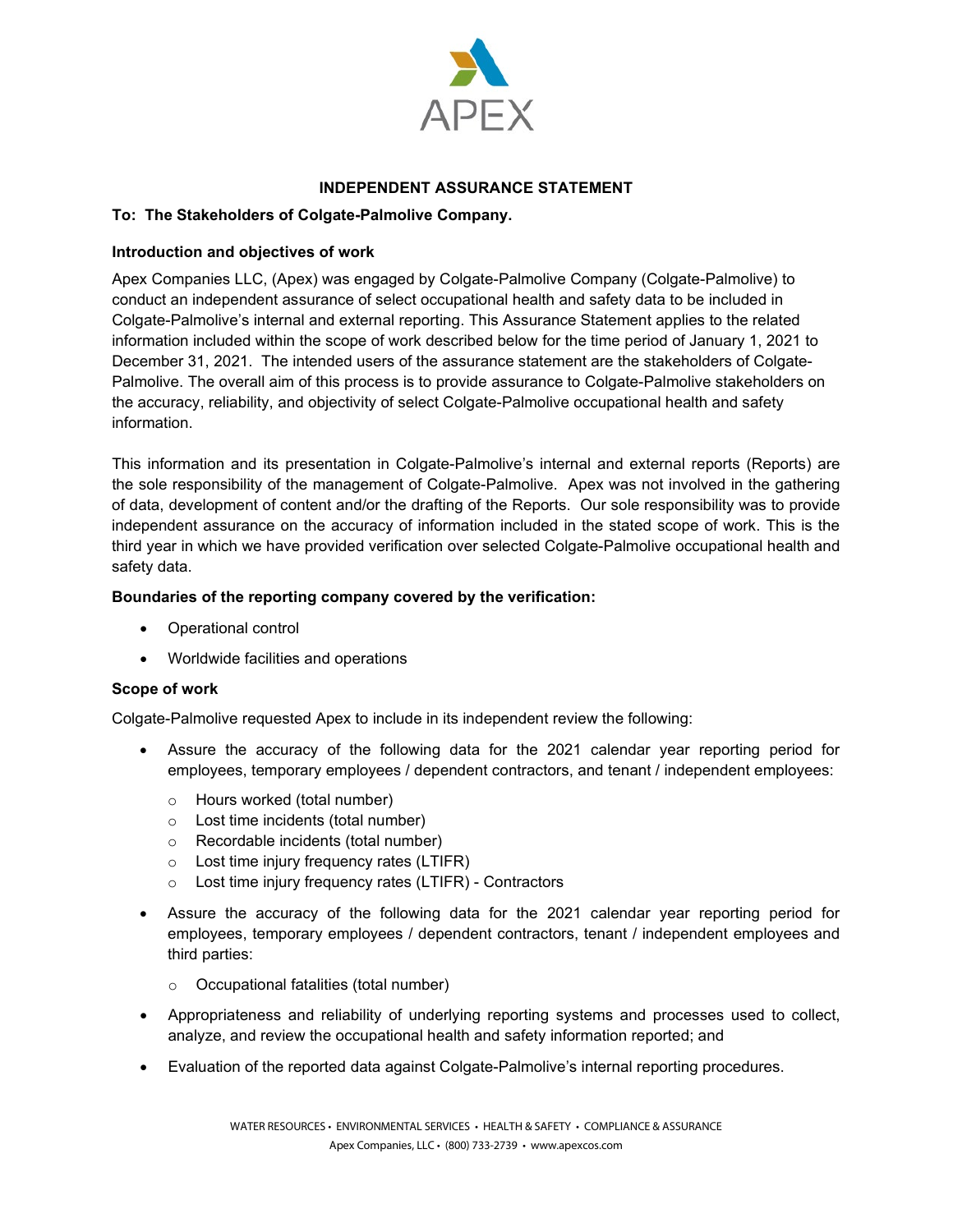

Colgate-Palmolive Company **Page 2** 2 March 10, 2022

#### **Limitations and Exclusions**

Excluded from the scope of our work is any assurance of information relating to:

- **Text or other written statements associated with Colgate-Palmolive reporting**
- Activities outside the defined reporting period and operations

This limited assurance engagement relies on a risk-based selected sample of sustainability data and the associated limitations that this entails. The reliability of the reported data is dependent on the accuracy of metering and other production measurement arrangements employed at the site level. This independent statement should not be relied upon to detect all errors, omissions or misstatements that may exist.

### **Methodology**

Apex undertook the following activities:

- 1. Interviews with relevant personnel of Colgate-Palmolive (including individuals at the facility, regional and corporate levels);
- 2. Review of internal and external documentary evidence produced by Colgate-Palmolive;
- 3. Review of Colgate-Palmolive occupational health and safety performance data by conducting remote meetings and review of sample source data generated at seven (7) manufacturing, warehouse and distribution activities locations in Africa, Asia, Europe, North America, and South America.
- 4. Review of Colgate-Palmolive information systems for collection, aggregation, analysis and internal verification and review of occupational health and safety data.

#### **Assessment Standards**

We performed our work in accordance with Apex's standard procedures and guidelines for external Assurance of Sustainability Reports and International Standard on Assurance Engagements (ISAE) 3000 Revised, Assurance Engagements Other than Audits or Reviews of Historical Financial Information (effective for assurance reports dated on or after Dec. 15, 2015), issued by the International Auditing and Assurance Standards Board. A materiality threshold of ±5-percent was set for the assurance process.

### **Our Findings**

On the basis of our methodology and the activities described above, it is Apex's opinion that:

- Nothing has come to our attention to indicate that the reviewed information within the scope of our verification is not materially correct.
- Nothing has come to our attention to indicate that the reviewed information is not a fair representation of the actual data for calendar year 2021.
- It is our opinion that Colgate-Palmolive has established appropriate systems for the collection, aggregation and analysis of quantitative data within the boundaries of the reporting for employees, temporary employees / dependent contractors, and tenant / independent employees for:
	- o Hours worked
	- o Lost time incidents
	- o Recordable incidents
	- o Lost time injury frequency rates (LTIFR)